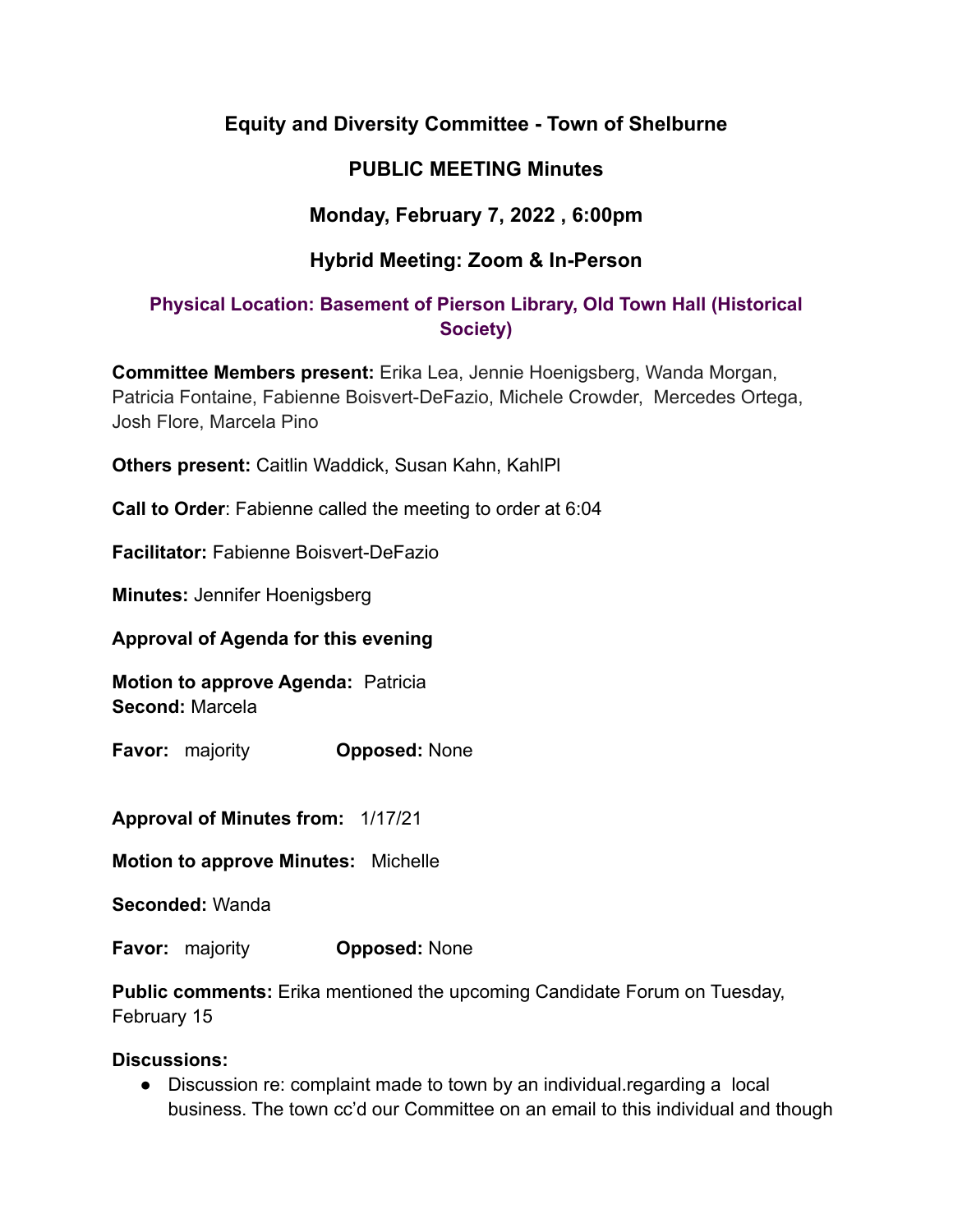no details were provided, the alleged incident appeared to be racist in nature. ow do we handle referrals from the town? Discussion of the possibility of keeping a record of complaints as a committee, some members in favor and others feeling this it outside purview of committee's work.. Discussion of need to have systems in place in the future and the need to remind town of mission statement of our committee so that they understand what our work is at this point. Discussion of potential for a letter as a response in the future from the committee (offering education, etc.), Discussion of what is the town's responsibility in terms of tracking complaints and responding. Discussion of liability of the committee. Discussion of the possibility that in the future we may get emails directly, do we create a communications subgroup? Michele will draft a response to the town and the group will review it before sending it to Town manager and assistant to the Town Manager, and Selectboard Chair

● Sharing resources with other town Committees - how do we do it? How do we educate other committees? How do we get more committees to look at their work through an equity lens? When relevant we need to share that we are speaking as a member of the public rather than on behalf of committee. Integrating an equity lens throughout town government and committees seems like work to do with the consultant and as a long term goal, something we are building towards.

### **Report from Sub-Groups**

### **Member/Membership Update:** None

**Strategic Planning:** Everyone read document and updated goals

**Grant Subgroup:** Finishing up application, will review a bit more then send to the town for their approval. Find statistic re: unhoused population in Shelburne to add to grant report.

**VT Declaration of Inclusion:** Over 30 towns and cities in Vermont, new website up from the Vermont Chamber of Commerce: <https://vtdeclarationofinclusion.org>, drafting a memo to potentially send to the select board. Al Wakefield will come to the next committee meeting 2/21 to give a quick update.

### **Consultant:** None

**Community Engagement**: Haven't met as a group yet